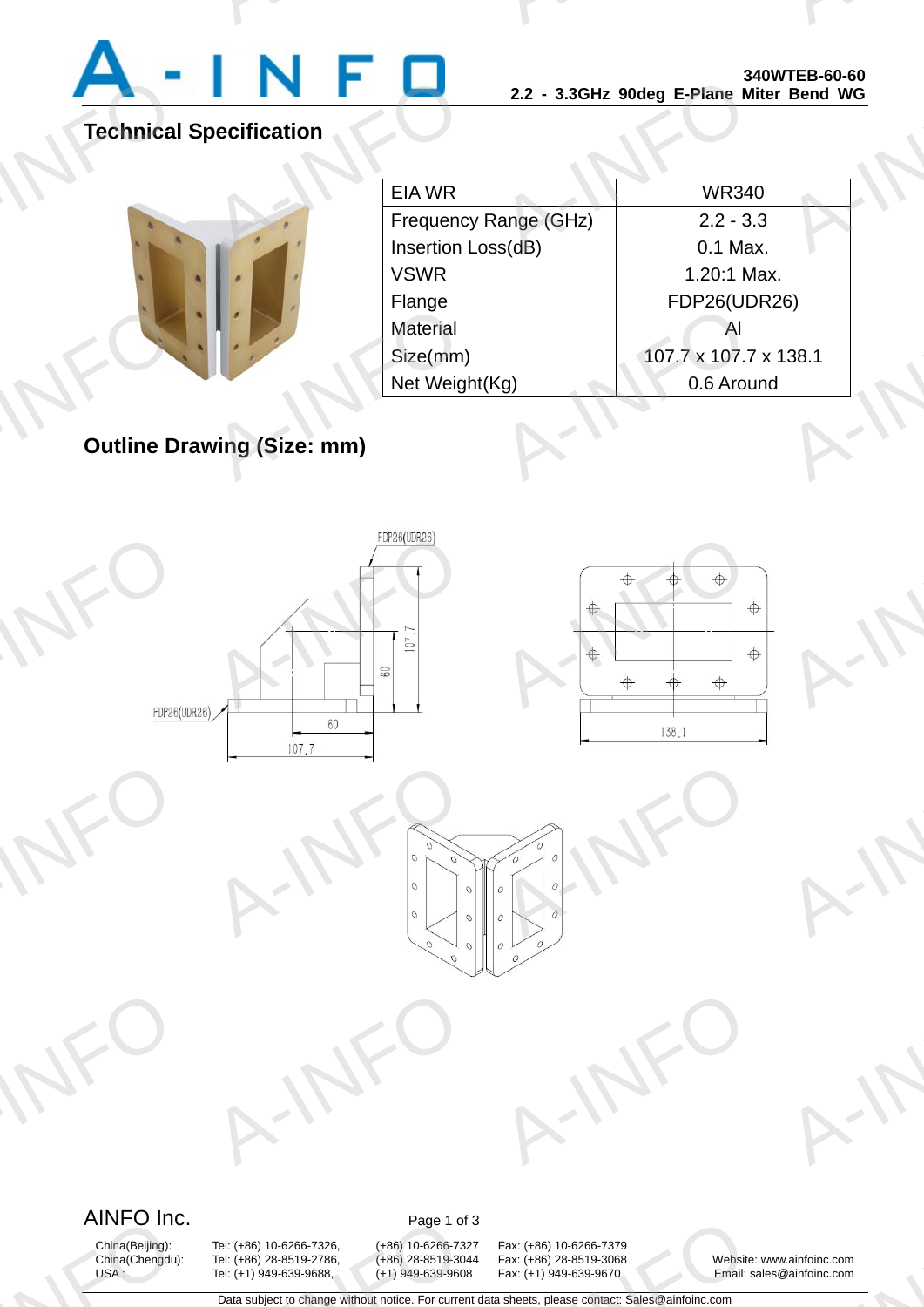

A-INFORMATION CONTINUES.

A-INFO

A-INFORMATION CONTINUES.

## **Flange Drawing (Size: mm)**



# AIFPOR A-INFO

AINFO Inc. Page 2 of 3

AIINFU INC<br>China(Beijing):<br>China(Chengdu):<br>USA:

China(Beijing): Tel: (+86) 10-6266-7326, (+86) 10-6266-7327 Fax: (+86) 10-6266-7379 China(Chengdu): Tel: (+86) 28-8519-2786, (+86) 28-8519-3044 Fax: (+86) 28-8519-3068 Website: www.ainfoinc.com Page 2 of<br>
Tel: (+86) 10-6266-7326, (+86) 10-6266-732<br>
Tel: (+86) 28-8519-2786, (+86) 28-8519-304<br>
Tel: (+1) 949-639-9688, (+1) 949-639-9608<br>
Data subject to change without notice. For currency

Fax: (+86) 10-6266-7379<br>
Fax: (+86) 28-8519-3068<br>
Fax: (+1) 949-639-9670<br>
a sheets, please contact: Sales@ainfoinc.com

Email: sales@ainfoinc.com v.ainfoinc.com<br>Dainfoinc.com

Data subject to change without notice. For current data sheets, please contact: Sales@ainfoinc.com